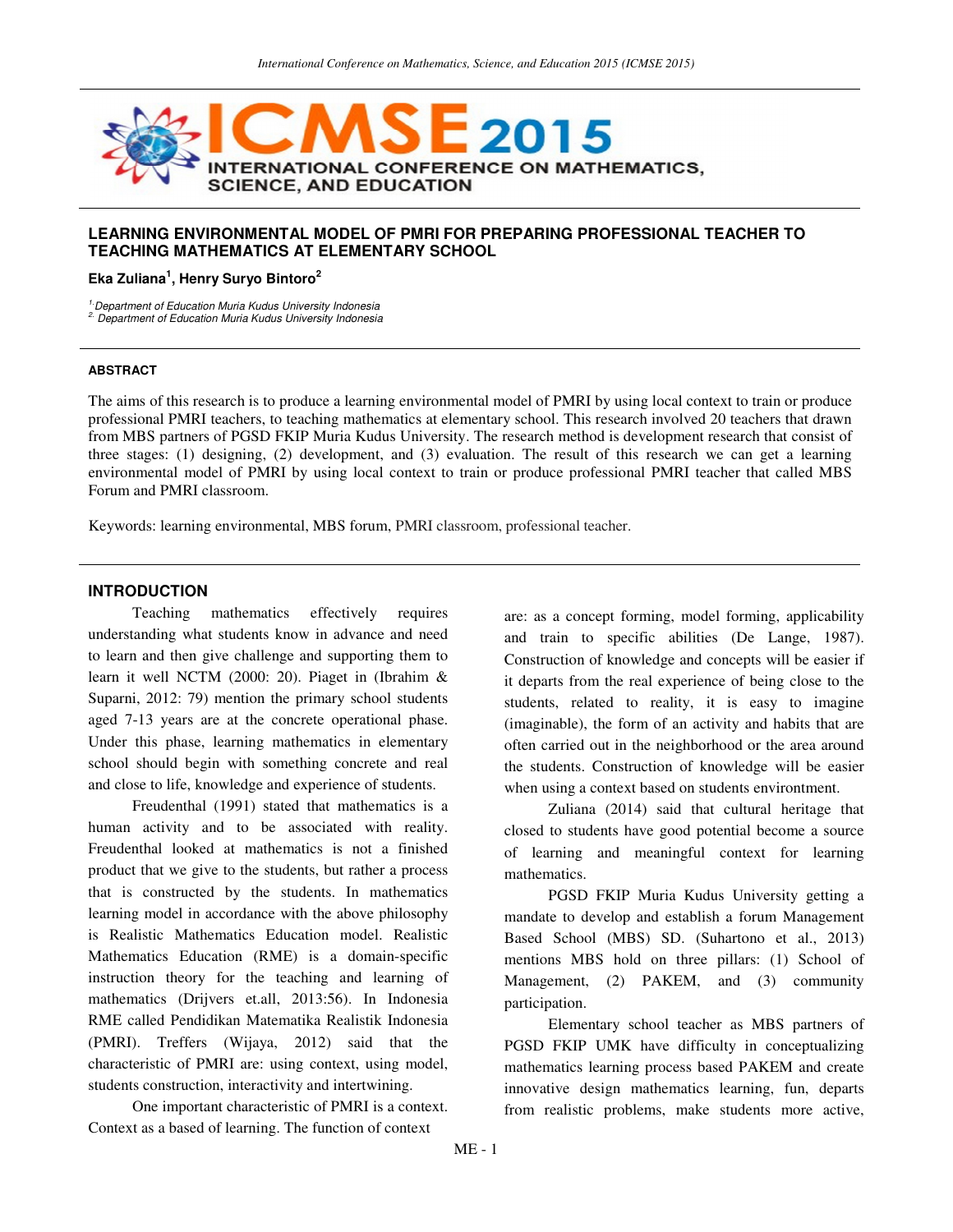constructive and creative. PMRI is one of the model that match with PAKEM concept. However, elementary school teacher MBS PARTNERS still minimal knowledge related to PMRI model according to the characteristics of elementary school students, teachers are also not yet have the ability in designing learning tools such as syllabi, lesson plans and teaching materials: Student Activity Sheet based PMRI model.

Based on the situation and the above conditions, researchers established the learning environmental model for the transfer knowledge so that elementary teachers from MBS partners PGSD getting comprehension about PMRI model and can apply it in order to improve the quality of mathematics learning process in their schools.

This research focus on how learning environmental model of PMRI as a place to train and produce professional PMRI teacher at elementary school.

The purpose of this research is designing learning environmental model of PMRI as a place to train and produce professional PMRI teacher at elementary school. They are: 1) MBS Forum a place for PMRI model training of elementary school teacher as MBS PGSD patners 2) PMRI classroom a place for practice mathematics learning process by using PMRI model.

## **METHODS**

This research is development research. Van den Akker (1999) said that development research is a systematic study of the designing, development and evaluation program.

The study involved 20 teachers, drawn from primary MBS partners who cooperate with PGSD FKIP UMK. Data taking by observation sheet, interviews and questionnaire.

Observation sheet used to look at the ability of teachers to teach mathematics by using PMRI model during simulation after training in MBS Forum and PMRI classroom. Beside that to see student activity during learning process. Document is used to assess the preparation of teachers to teach PMRI based on principles and characteristics, such as: the use of context, model, interactivity and intertwinning obtained through observation sheet.

Interviews and questionnaires are used to determine the response of teachers to PMRI models and learning environtmental model of PMRI formed.

## **RESULTS AND DISCUSSION**

The development of research carried out in 3 stages that include the following activities:

- a. Phase 1 Preliminary Investigation and Designing
	- 1) Analysis and preliminary investigations
- 2) Designing a learning environmental model of PMRI for MBS partners (elementary school teachers)
- 3) Determine the subject of research. From 9 MBS partners, taken 20 teachers
- 4) Prepare MBS Forum, as a teacher training and simulation PMRI model.
- 5) Prepare PMRI classroom as a practice place.
- b. Phase 2 Design Development
	- 1) at MBS Forum

Teachers are trained to prepare the device and the mathematics learning process by using PMRI model with genius local as the context.

- 2) at PMRI Classroom Teacher apply mathematics learning process at PMRI classroom on their schools.
- c. Phase 3 Evaluation Program

In this phase, data is collected and analyzed to look subjects competency, starting from training activities at MBS Forum, and the activity of PMRI classroom. The Competency included: pedagogical competence, professional competence, personal competence and social competence.

1) At MBS Forum

Figure 1 below illustrated the implementation PMRI training on MBS Forum teachers asked to think about PMRI model, PMRI definition, PMRI developmental history, and characteristics of PMRI.



Figure 1. The implementation of PMRI training on MBS Forum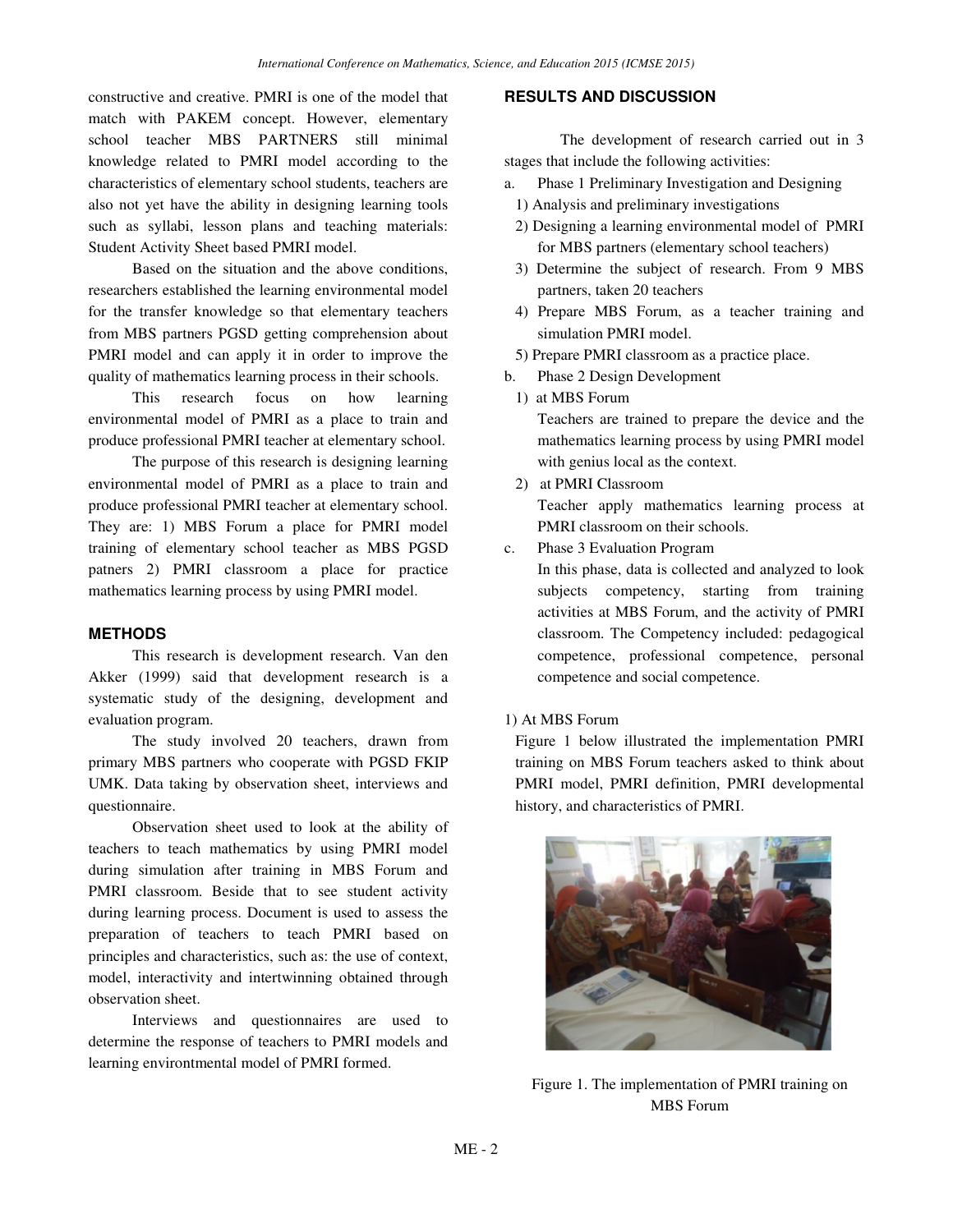At the next step teachers discussed how to design local genius as a context on PMRI, then designing teaching materials and student activity sheets based PMRI, designing devices the elementary mathematics learning using PMRI models, and the sample of mathematics learning process by using PMRI model.



Figure 2. Designing mathematics learning process by using PMRI model

And the last step teachers is teaching simulation. Figure 3 below illustrated elementary school teacher simulate mathematics learning process by using PMRI model and local genius as a context.



Figure 3. Teaching simulation teacher using PMRI model

#### 2) At PMRI classroom

Implementation of mathematics learning process by using PMRI model implemented at PMRI classroom. The purpose of the implementation PMRI is to train and finalize the ability of teachers who have been trained. The subject matter is given to students has been developed using PMRI approach. Then tested in the classroom and observation do during the learning activities. The activities are below:

- 1. Mathematics learning process on square and rectangle area using 'kotak – kotak' fabric as a context by Mr. Mohamad Muslim, S.Pd in SD 3 Peganjaran.
	- a. Teacher started learning process with the 'kotak kotak' fabric that are familiar to students. The fabric is distributed to each group.
	- b. Students are asked to think about the shape of the cloth (some are square and the other rectangle).
	- c. Each group of students guided and directed to construct the concept of square area and rectangle area using the fabric. As the precondition material, students already know about the concept of area. With the provision of the precondition material, students were able to mention that the area of the fabric is the number of square units in it.
- d. Students count the number of squares units in the fabric.
- e. From the some cases with different squares unit students were able to conclude that the area of a square and a rectangle is the product of each side. Square area  $=$  side  $x$  side, while the area of a rectangle = length x width.
- f. Students make a presentation in front of the class.
- 2. Mathematics learning process on kites area using kites games and the song as a context by Mrs. Budiarti, S.Pd in SD 1 Peganjaran.
- a. Teachers encourage students to remember a game that often they do on the field in the afternoon. Students said with good the game is kites.
- b. To giving motivation teachers asked students to sing the kites song.
- c. Teachers bring learning aid: a kite and asked to the students to consider the area of kite. Students are able to mention well that the area is its surface.
- d. Students are invited to construct the concept kites area using learning aid. Students construct the concept of kites area with triangular and rectangular approaches.
- e. Classical presentations and demonstrations.

A traditional game also effective when used as a context of PMRI. Nursyahidah, et.al (2013) said that Dakocan a traditional game in Indonesia can become a context for PMRI approach.

- 3. Mathematics learning process on the value of integer number by Mrs. Sri Hartani S.Pd.,SD in SD 1 Panjang.
- a. Teachers began learning process using Parijoto fruit as a context for learning value of place at integer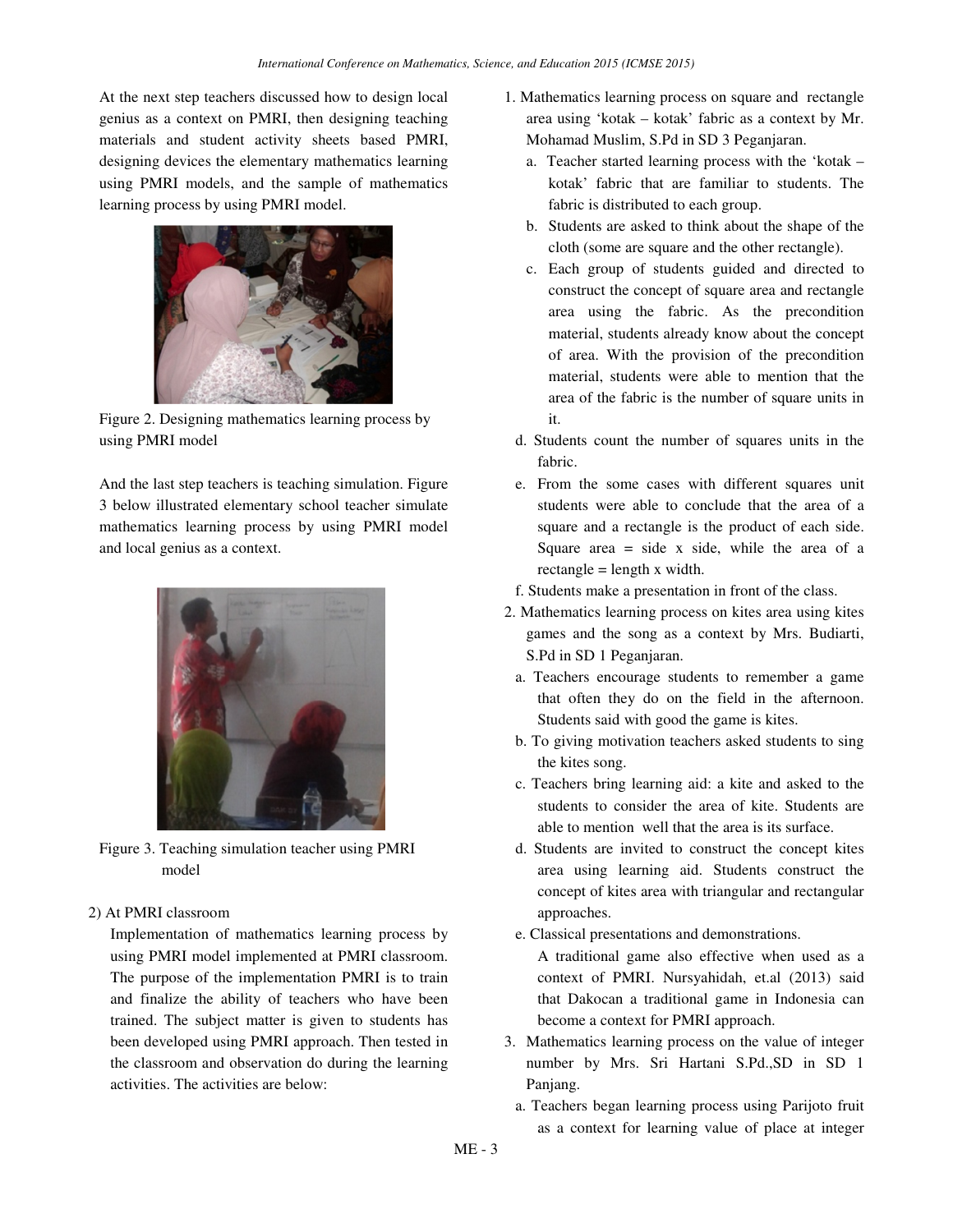number: units, tens and hundreds. Parijoto fruit is the local genius that can only live in Colo Kudus.

- b. Each group was given a Parijoto fruit with the rule: one parijoto to represent the value of unit, one stalk parijoto containing ten pieces for the concept of tens and one clump parijoto with the stalk intact comprises a hundred pieces for represent hundreds concept.
- c. Students are asked to prepare the parijoto according to figures cited by the teacher. Then several groups presentation.
- 4. Mathematics learning process on cuboid nets using jenang kudus pack/box as a context by Mrs. Fitri Linawati, S.Pd in SD 2 Panjang.
- a. Teacher started learning process by getting students open jenang kudus pack/box.
- b. Each group was asked to open jenang kudus pack/box.
- c. Students acquire one of cuboid net. Then some of the group was asked to think of cuboid net to knock down one side of the cuboid and prove that the arrangement of plane is a cuboid net. Then they present the result in front of their friends.
- 3) Evaluation Program

 Based on mathematics learning process that has been done by elementary school teacher of PGSD MBS patners found that teachers competency at mathematics learning process by using PMRI model very well and increased. Based on interviews, observations and questionnaires, 95% of teachers mentioned that PMRI is very good, improving their knowledge on innovation mathematics, genius local that used as a context in PMRI also very nice, familiar, easily absorbed by their students, and awake students love to the genius local and nation. Teachers also give positive respons to PMRI model with genius local as the context and they also recommends that we must created guidebooks and more widely disseminated to another elementary school teachers.

The results of this research we can get learning environmental model of PMRI for preparing professional teacher to teaching mathematics at elementary school. The flow of activities are: training, simulating and testing on mathematics learning process at PMRI classroom by elementary school teacher of PGSD MBS patners.

Figure 4 below shows the process of PMRI teacher establishment who is a partner of MBS PGSD UMK. It starts from training and simulating in MBS Forum, teaching practice and mentoring in PMRI class.



Figure 4. The process of PMRI Teacher Establishment

## **CONCLUSION**

Based on the result and explanation above, it can be concluded that had been developed learning environtmental model of PMRI, consists of: Forum MBS and PMRI classroom.

- 1) In Forum MBS, conducted PMRI training for 20 elementary school teachers where the participants share their experiences and knowledge about PMRI.
- 2) In PMRI classroom, elementary school teachers practice mathematics learning process by using PMRI model for their students.

## **ACKNOWLEDGMENT**

Kemristek Dikti that give research grant at 2015.

# **REFERENCES**

- Akker, J., van den. 1999. Principle and Methods of Development Research*.* In: J. van den Akker, R. Branch, K. Gustafson, N. Nieveen & Tj. Plomp (Eds), *Design methodology and developmental research*. Dordrecht : Kluwer.
- De Lange, J. 1987. Mathematics, Insight and Meaning. Utrecht: OW & OC, Rijksuniversiteit Utrecht.
- Drijvers, et al. *2013. Digital design: RME principles for designing online tasks*. Paper Presented at ICMI 2013: Task Design in Mathematics Education Study 22; 1. UK, Oxford.